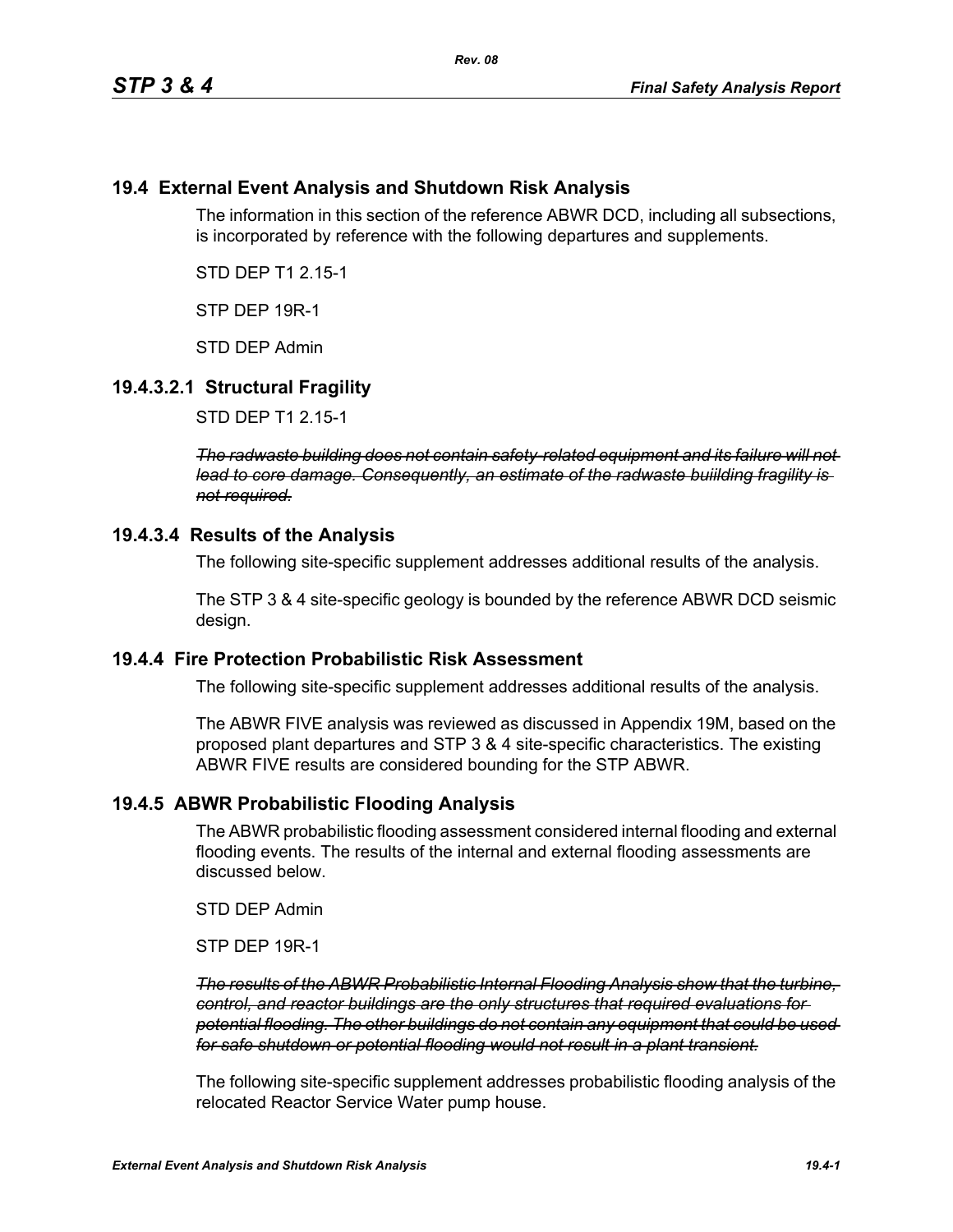The results of the ABWR Probabilistic Internal Flooding Analysis show that the turbine, control, and reactor buildings and the Reactor Service Water pump house, are the only structures that required evaluations for potential flooding. The other buildings do not contain any equipment that could be used for safe shutdown or potential flooding would not result in a plant transient.

Flooding in the turbine building could result in a turbine trip due to loss of circulating water or feedwater. Automatic pump trips and valve closure on high water level should terminate the flooding. But if these were to fail, a non-watertight door at grade level in the turbine building should allow water to exit the building. If this door retained water, watertight doors would prevent water entering the control and reactor buildings. The core damage frequency (CDF) for turbine building flooding is extremely small.

The worst case flood in the control building is a break in the reactor service water system (RSW) which is an unlimited source. Floor drains and other openings in the floor would direct all flood water to the first floor where the reactor building cooling water (RCW) rooms are located. The RCW rooms contain sump pumps. Water level sensors in the RCW rooms should actuate alarms in the control room and send signals to trip the RSW pumps and close isolation valves in the RSW system. If these sensors were to fail, watertight doors on each room should limit flood damage to only one of the three RCW divisions. Breaks in the fire water system could result in interdivisional flooding in the upper floors but floor drains would limit water height to below installed equipment for the first hour. To prevent damage to safety-related equipment after this time requires operator actions to limit the depth of water. The CDF for control building flooding is extremely small.

The RSW pump house is contiguous with the Ultimate Heat Sink (UHS), and is separated into three divisions each with two levels, the pump room at elevation (-)18 feet nominal, and the Electrical and HVAC room at elevation14 feet nominal. Each division is separated from the other divisions by watertight, three-hour fire rated doors at both elevations (RSW Interface Requirements, Subsection 2.11.9 (2)). The normal operating level in the UHS basin is 63 feet 3 inches to 71 feet, or approximately 37 feet above site grade (nominally 34 feet). For each RSW division, the RSW supply line from the Ultimate Heat Sink (UHS) splits in the RSW pump house to provide water to both RSW pumps. The RSW pump discharge combines into a single supply line to the Control Building. RSW return from the Control Building passes through the RSW pump rooms and returns to the UHS above the normal operating level. Flooding in the RSW pump house could occur from failure of the supply line from the UHS, or from failure in the RSW return line to the UHS. The RSW pump rooms contain sump pumps and water level sensors that function to mitigate the effects of small breaks or leaks from the RSW lines in the RSW pump room. If the sensors were to fail, watertight doors on each room and level should limit flood damage to only one of the three RSW divisions. Large breaks in the supply lines from the UHS are unisolable before the pump discharge isolation motor-operated valve (MOV). Breaks after the pump discharge MOV and in the RSW return line to the UHS are isolable with the pump discharge MOV, which closes automatically on high level in the RSW pump room. Unisolable breaks in the RSW supply piping will result in draining the UHS to El. 50' through the ventilation intake ducts in the top of the RSW pump house. Breaks in the fire water system could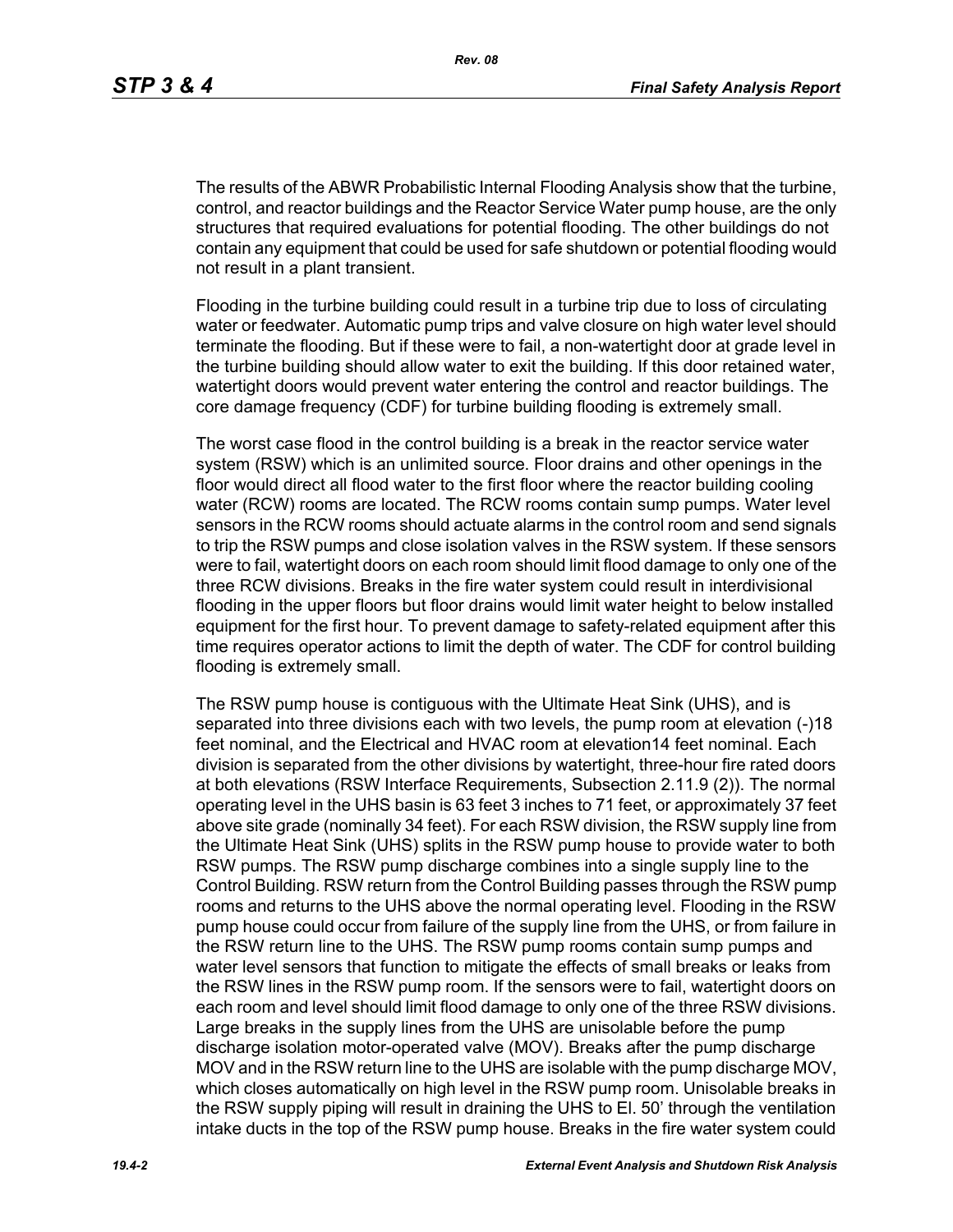result in interdivisional flooding in the upper floors of the RSW pump house, but floor drains would limit water height to below installed equipment for the first hour. To prevent damage to safety-related equipment after this time requires operator actions to limit the depth of water. The CDF for internal flooding in the RSW pump house is very small.

## **19.4.6 ABWR Shutdown Risk**

The following site-specific supplement addresses the results of a quantitative assessment of hurricanes at the STP 3&4 site.

Because the STP site is located in close proximity to the Gulf of Mexico, a quantitative assessment of hurricanes at beyond design basis wind speed was performed to satisfy the requirements of 10CFR52.79(d)(1). The quantitative assessment demonstrated that the risk from hurricanes at the STP site does not significantly affect the shutdown risk analysis or the external events analysis described in the DCD, and was performed independent of the PRA, assuming the abnormal operating procedures for hurricane preparations for STP Units 3&4 will contain all of the specific requirements listed below.

Completion of these specific requirements in the abnormal operating procedures to address hurricane preparations would assure that:

- *(1)* The risk from hurricanes for STP Units 3&4 remains below the Commission Goals, discussed in the SRM to SECY-90-016, for core damage frequency (CDF) and large release frequency (LRF):
	- CDF less than the goal of one-in-ten-thousand, or 1.0E-4 per reactor year.
	- LRF less than the goal of one-in-one-million, or 1.0E-6 per reactor year.
- *(2)* The STP Units 3&4 design has levels of defense-in-depth by providing a balance between prevention of core damage and consequences mitigation.

Changes to the specific bulleted requirements listed below require an assessment of the quantitative risk of hurricanes at beyond design basis wind speed and a comparison with the full-scope assessment (all modes, internal and external events model), as assurance that the Commission Goals, stated in (1) above, would continue to be met, and that changes to the licensing basis would meet the key principles contained in Regulatory Guide 1.174.

The specific requirements below will be included in the abnormal operating procedures to address hurricane preparations:

 Action shall be initiated to place the units in Mode 3 (Hot Shutdown) at least two hours prior to sustained wind speeds in excess of 73 mph (or 96 mph as determined by discussions with the Transmission Distribution Service Provider (TDSP)). The applicability for this requirement is for units in Modes 1 and 2. Units in Modes 3, 4, or 5 will be maintained in Modes 3, 4, or 5.